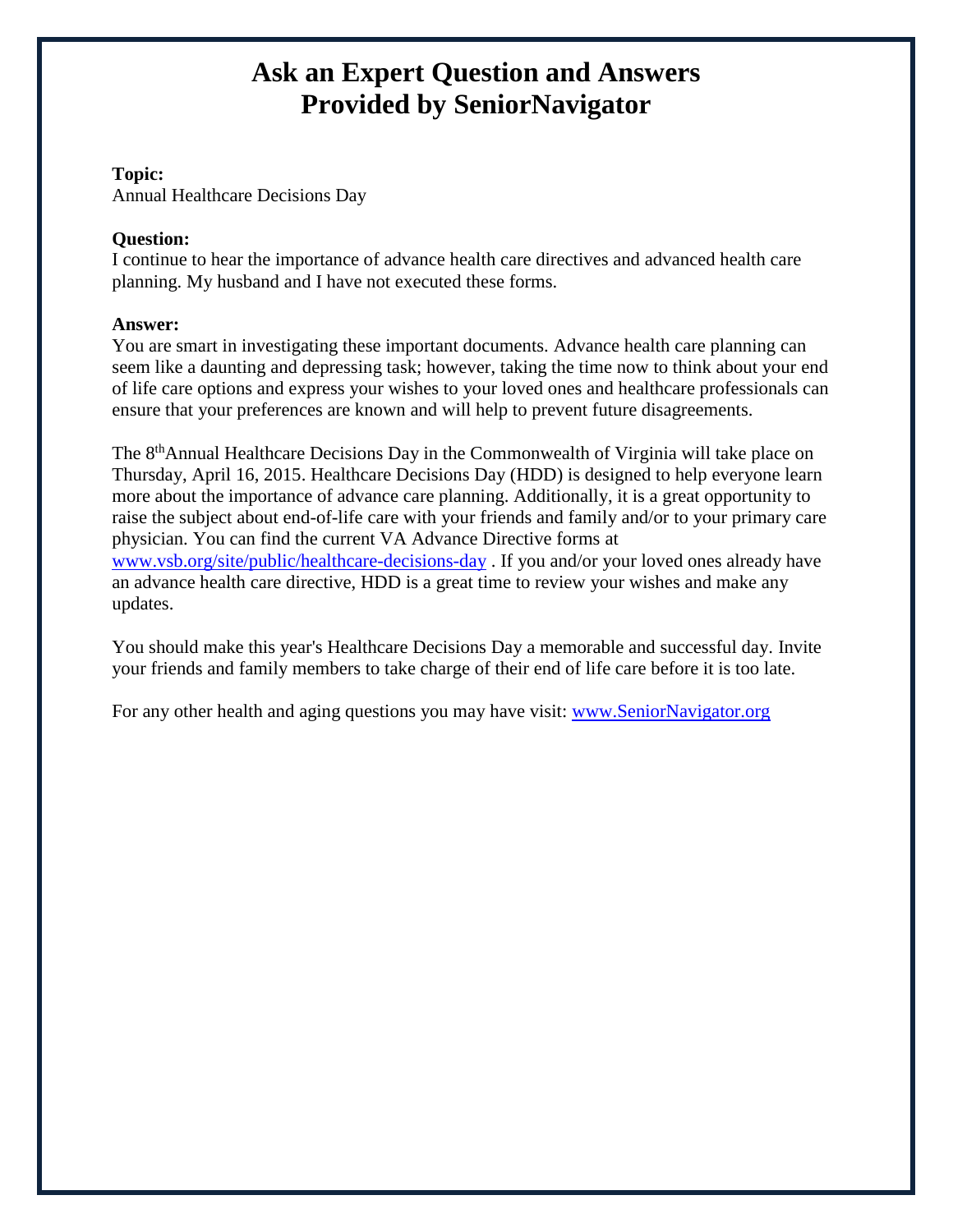### **Topic:**

Early-onset Alzheimer's

## **Question:**

Will you please provide a few details about Early-onset Alzheimer's Disease? I am hearing about it more and feel that we all need to be aware that it is not only an older person's disease.

## **Answer:**

The Alzheimer's Association suggests that many people with early-onset, often called youngeronset, are in their 40s and 50s. They estimate around 200,000 people in the United States have the disease.

Diagnosing early-onset in younger people can be challenging because health care providers are not looking for Alzheimer's disease in younger people and often symptoms are thought to be caused by stress.

The Alzheimer's Association has 10 warning signs of Alzheimer's:

- Memory loss that disrupts daily life
- Challenges in planning or solving problems
- Difficulty completing familiar tasks at home, at work or at leisure
- Confusion with time or place
- Trouble understanding visual images and spatial relationships
- New problems with works in speaking or writing
- Misplacing things and losing the ability to retrace steps
- Decreased or poor judgment
- Withdrawal from work or social activities
- Changes in mood and personality

If you are experiencing memory problems, write down what you are experiencing and when you seem to have difficulty. You may want to get in touch with a healthcare provider that specializes in Alzheimer's disease. Your local Alzheimer's Association Chapter may be able to provide you with additional information.

For more information please visit: [www.SeniorNavigator.org](http://www.seniornavigator.org/) or [www.alz.org](http://www.alz.org/) to find your local chapter, or call their 24/7 Helpline: 1-800-272-3900.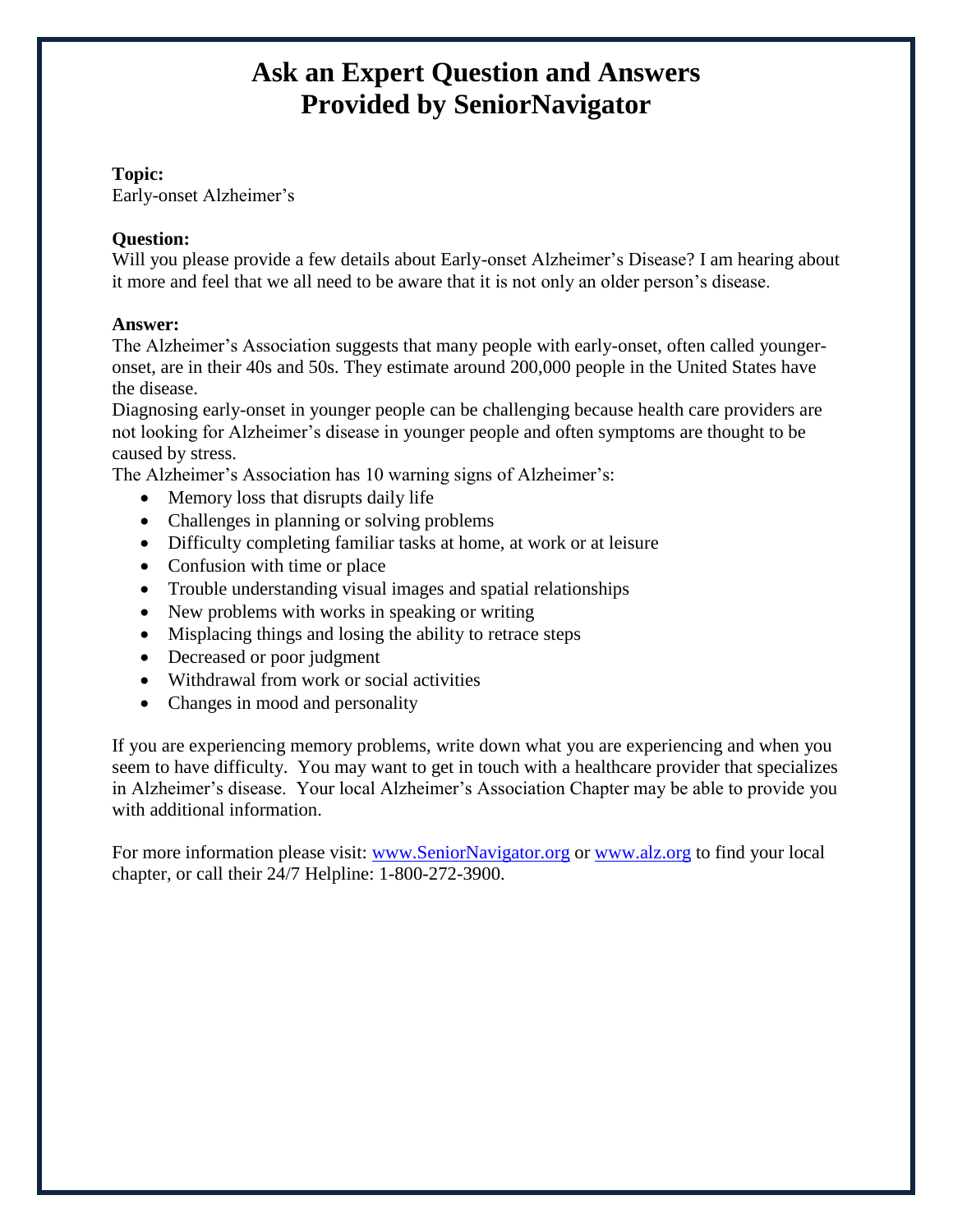## **Topic:**

Adding Exercise to Your Routine

## **Question:**

Now that the weather is getting nicer, I need to stop procrastinating about getting active and begin an exercise program. Can you suggest 'first steps'?

### **Answer:**

First, congratulations for taking this first step! Wanting to begin an exercise program and picking physical activities that you enjoy and match your abilities will help you stick to them. If you are not doing regular physical activity now, and have a chronic disease like: arthritis, diabetes, high blood pressure or a heart condition, it is usually a good idea to check with a health professional before becoming physically active. You can ask your health professional for suggestions for what type of exercise you can start off with, and build on your program from there. Many people think that they have to go to a gym to exercise. You can, but that isn't necessary. Walking is an inexpensive way to get started. Most of us are able to walk. You can do it alone, with friends or even with your dog. A few safety reminders:

- Walk during the day or if you are walking at night, do it in well-lit areas or if you are walking around your neighborhood, carry a flashlight and wear reflective clothing or a vest.
- Always be aware of your surroundings.
- Hydrate if you are doing an exercise that makes you sweat.
- Warm up and cool down with your exercise programs.

For any other health and aging questions you may have visit: [www.SeniorNavigator.org](http://www.seniornavigator.org/)